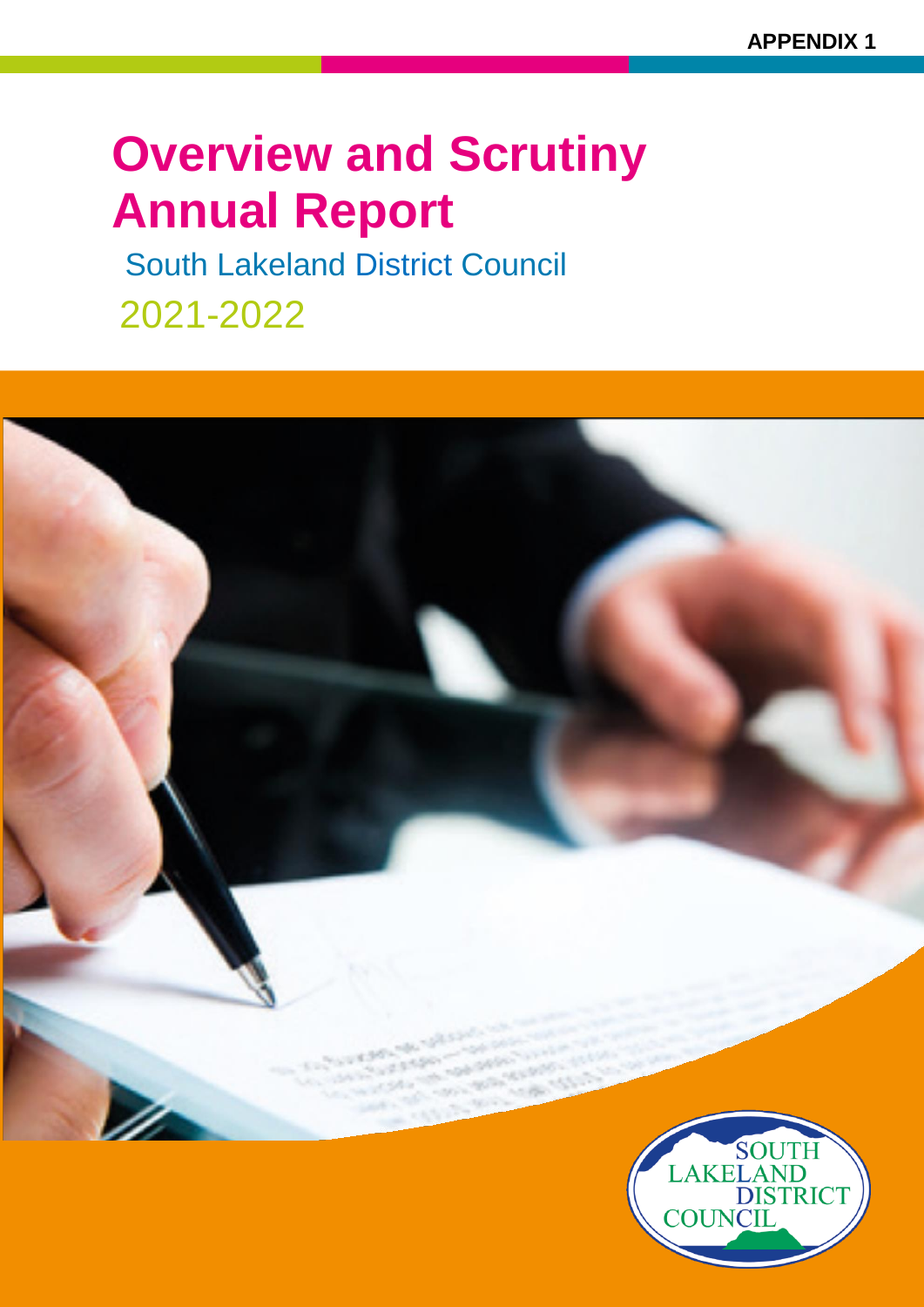# **Contents**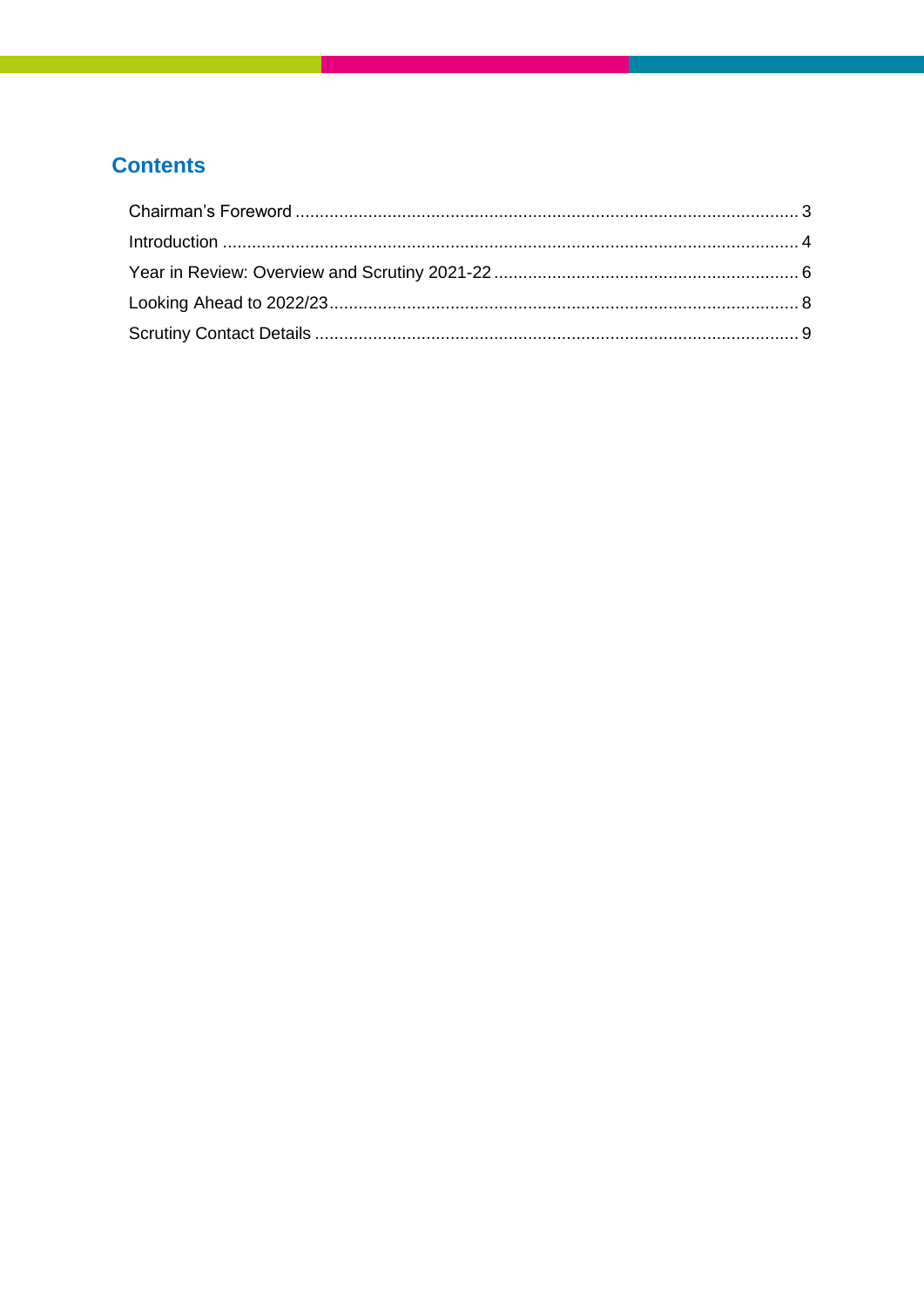## **Chairman's Foreword**

The past year has remained somewhat challenging for Members, Officers and residents of South Lakeland, but despite these challenges, I am once again delighted to present this report documenting the work undertaken by the Overview and Scrutiny Committee during the municipal years 2021 to 2022.

Following the need for virtual meetings in the previous year, Members of the Committee have smoothly transitioned back to physical in-person meetings and have ensured that their role in holding decision makers and the Executive to account has continued. Despite the challenges, the Committee has continued to express its 'voice' in reviewing and developing policies.

I would like to thank all Officers for their continued resilience and hard work over the past year, with particular thanks to the Committee Services team for ensuring the transition back to physical in-person meetings was both safe and smooth.

I would also like to thank my Vice Chairman, Councillor Doug Rathbone, for his support over the past year and for stepping in in my absence. Finally, I would like to extend my thanks to the Committee for their continued commitment, and flexibility in ensuring effective Scrutiny.

I look forward to another year of scrutiny and using the time we have left to focus on the areas where we can make the most difference. Particular focus will be on Local Government Reorganisation and how we as a Committee can ensure that the best aspects of the Council and South Lakeland are captured and fed into the new Westmorland and Furness Council.

#### *Councillor Vicky Hughes Chairman of the Overview and Scrutiny Committee*

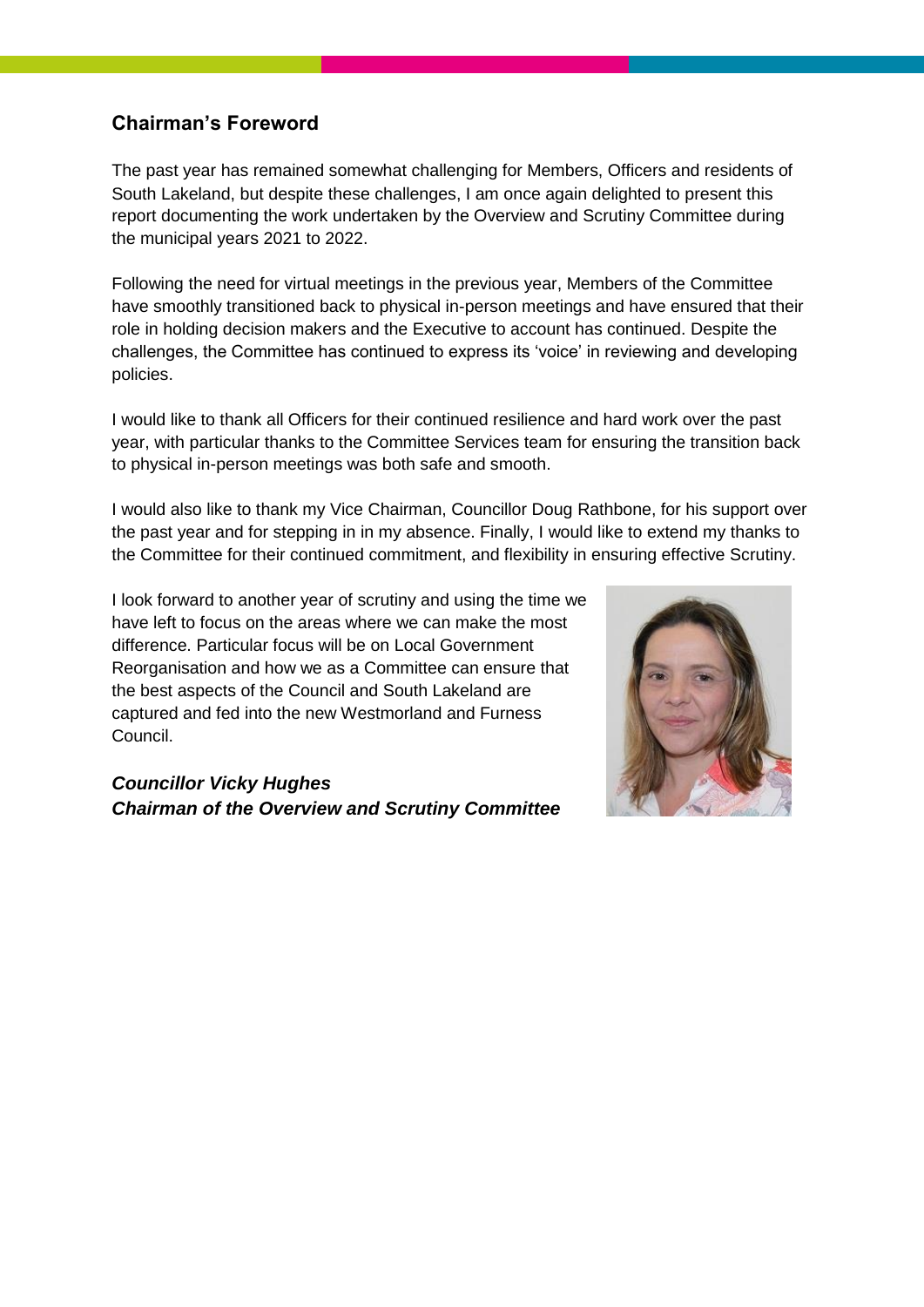#### **Introduction**

Welcome to the Scrutiny Annual Report for South Lakeland District Council (SLDC). The report sets out the work of the Overview and Scrutiny Committee between April 2021 and March 2022.

Scrutiny is a key tool for promoting the best interests and wellbeing of the area and seeks to ensure that local people receive high quality services that meet their needs. The Overview and Scrutiny Committee does this by acting as a 'critical friend' to the Cabinet, holding it to account and providing challenge where necessary. Scrutiny also plays a key role in the areas of policy review and development; by considering topics such as the Budget and the updated Council Plan at an early stage in their development, scrutiny can add real value before a final decision is made by Cabinet.

This year has seen reduced numbers of meetings due to COVID-19, meetings held in person were reintroduced as the legislation allowing Virtual Meetings was removed. The Chairman has continued to be involved in emergency decision making.

This Report highlights some of the key pieces of work from the past 12 months undertaken by the Committee.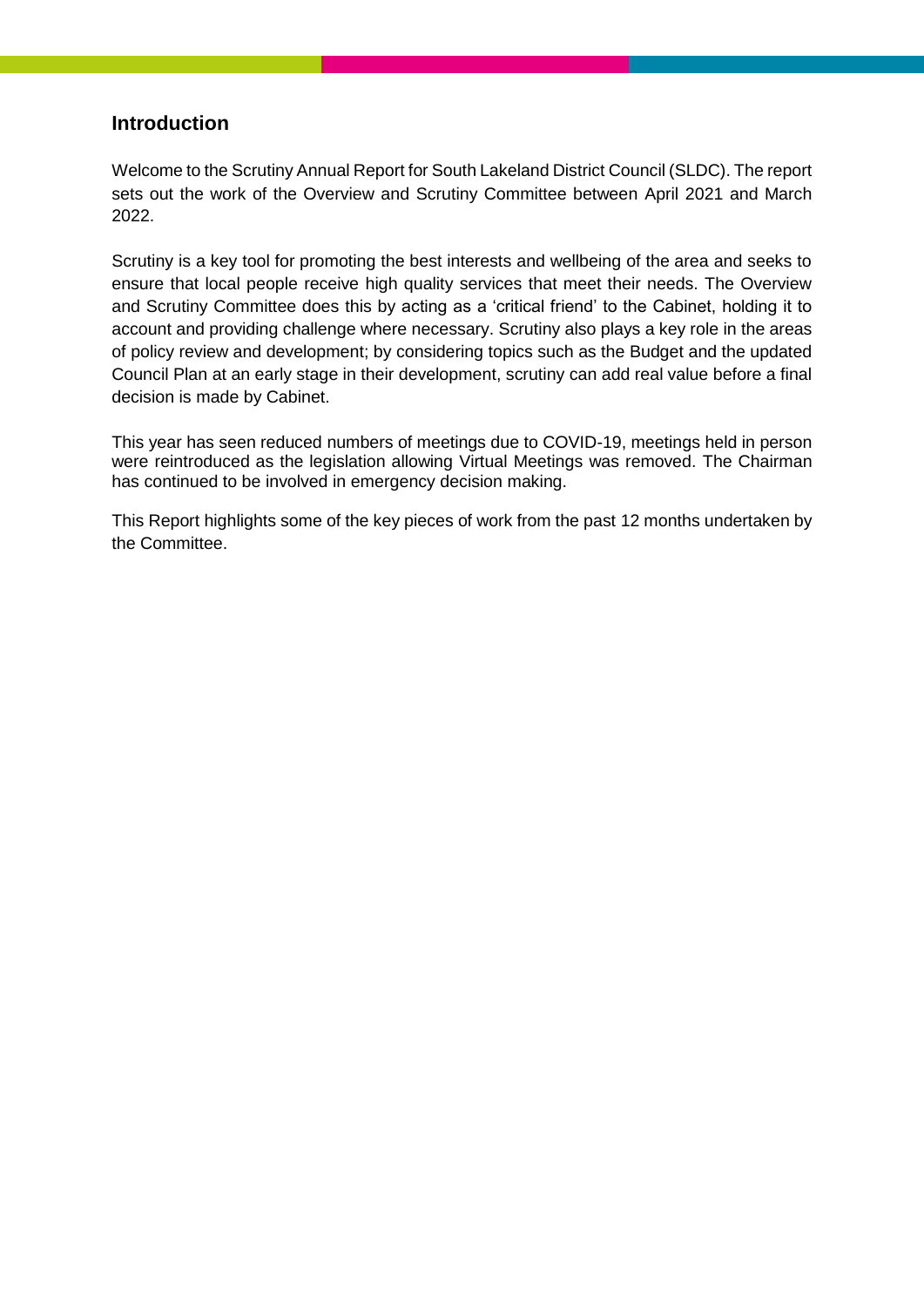# **Overview and Scrutiny Committee Membership**

**[Cllr Pat Bell](https://democracy.southlakeland.gov.uk/mgUserInfo.aspx?UID=1252)** 

**[Cllr Brian Cooper](https://democracy.southlakeland.gov.uk/mgUserInfo.aspx?UID=37)** 

**[Cllr Eamonn Hennessy](https://democracy.southlakeland.gov.uk/mgUserInfo.aspx?UID=1248)** 

[Cllr Hazel Hodgson](https://democracy.southlakeland.gov.uk/mgUserInfo.aspx?UID=1253)

[Cllr John Holmes](https://democracy.southlakeland.gov.uk/mgUserInfo.aspx?UID=55)

[Cllr Vicky Hughes](https://democracy.southlakeland.gov.uk/mgUserInfo.aspx?UID=1177) (Chairman)

[Cllr Ali Jama](https://democracy.southlakeland.gov.uk/mgUserInfo.aspx?UID=1499)

[Cllr Janette Jenkinson](https://democracy.southlakeland.gov.uk/mgUserInfo.aspx?UID=57)

**[Cllr Malcolm Lamb](https://democracy.southlakeland.gov.uk/mgUserInfo.aspx?UID=1359)** 

**[Cllr Susanne Long](https://democracy.southlakeland.gov.uk/mgUserInfo.aspx?UID=1355)** 

**[Cllr Ian Mitchell](https://democracy.southlakeland.gov.uk/mgUserInfo.aspx?UID=1257)** 

[Cllr Doug Rathbone](https://democracy.southlakeland.gov.uk/mgUserInfo.aspx?UID=1255) (Vice-Chairman)

[Cllr Mark Wilson](https://democracy.southlakeland.gov.uk/mgUserInfo.aspx?UID=73)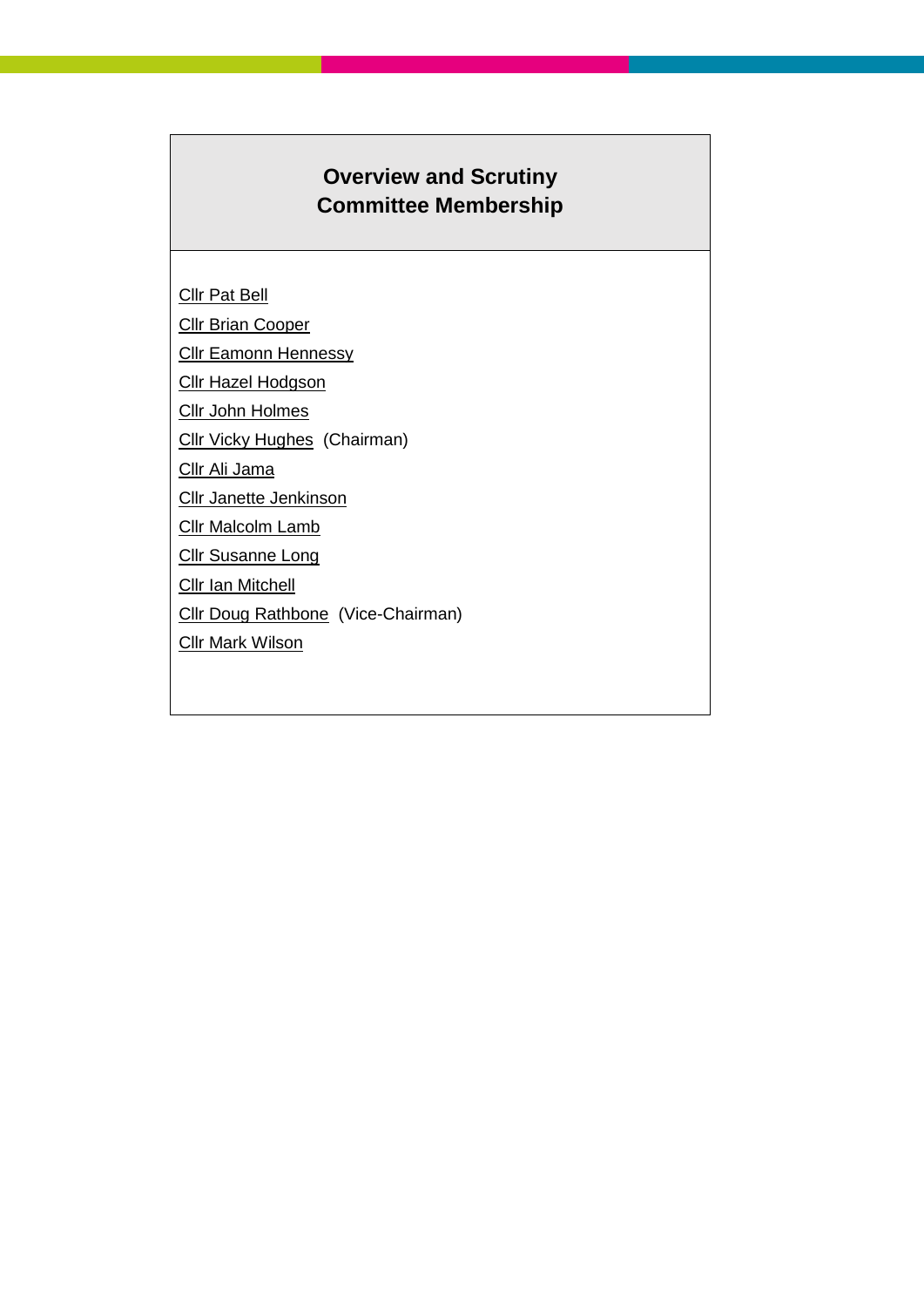### **Year in Review: Overview and Scrutiny 2021-2022**

The Committee considered a wide variety of subjects over the course of the above meetings spanning over a period of 12 months. The Committee's focus in 2021-22 was contributing to the review of Council policies and budgets, whilst maintaining a keen interest in Local Government Reorganisation and the district's continued recovery from COVID-19.

#### Key Statistics:

- 4 Formal Committee Meetings
- 4 Policies & Strategies considered
- 5 Urgency Provisions

#### Examples of Involving Partners in the Committee's work.

- South Cumbria Community Partnership
- Cumbria Health Scrutiny Committee
- Northern Rail

#### Workshops and Task & Finish Groups

Throughout the municipal year preparation for Local Government Reorganisation and the continued response to and recovery from the COVID-19 pandemic put large constraints on Officer time and for this reason no workshops were held and no task and finish groups were established.

However, updates on key topics were provided via members of the Corporate Management Team, as well as via the various Portfolio Holder reports considered throughout the year.

#### Policy and Strategy Reviews

Throughout the year, various policies and strategies were brought before the Committee for comment. In July 2021, the Committee considered a change in policy regarding encroachments at Lake Windermere, particularly relating to new encroachments and the checks to be carried out before allowing new encroachments on the lake. The Committee supported the policy change and suggested some clarifications around the definitions within.

At this meeting, the Committee also considered the Procurement Strategy where they were pleased to see a focus on Social Value. The Committee also put forward questions to Cabinet around the topic of Social Value.

In August, the Committee considered a change to the Management and Safety of Memorials policy. The change aimed to ensure that cemeteries were a safe space for all, and to clarify the Council's approach to maintenance and management of these sites. The Committee asked various questions relating to costs and publicity and ultimately recommended the policy to Cabinet following responses from the Bereavement Specialist.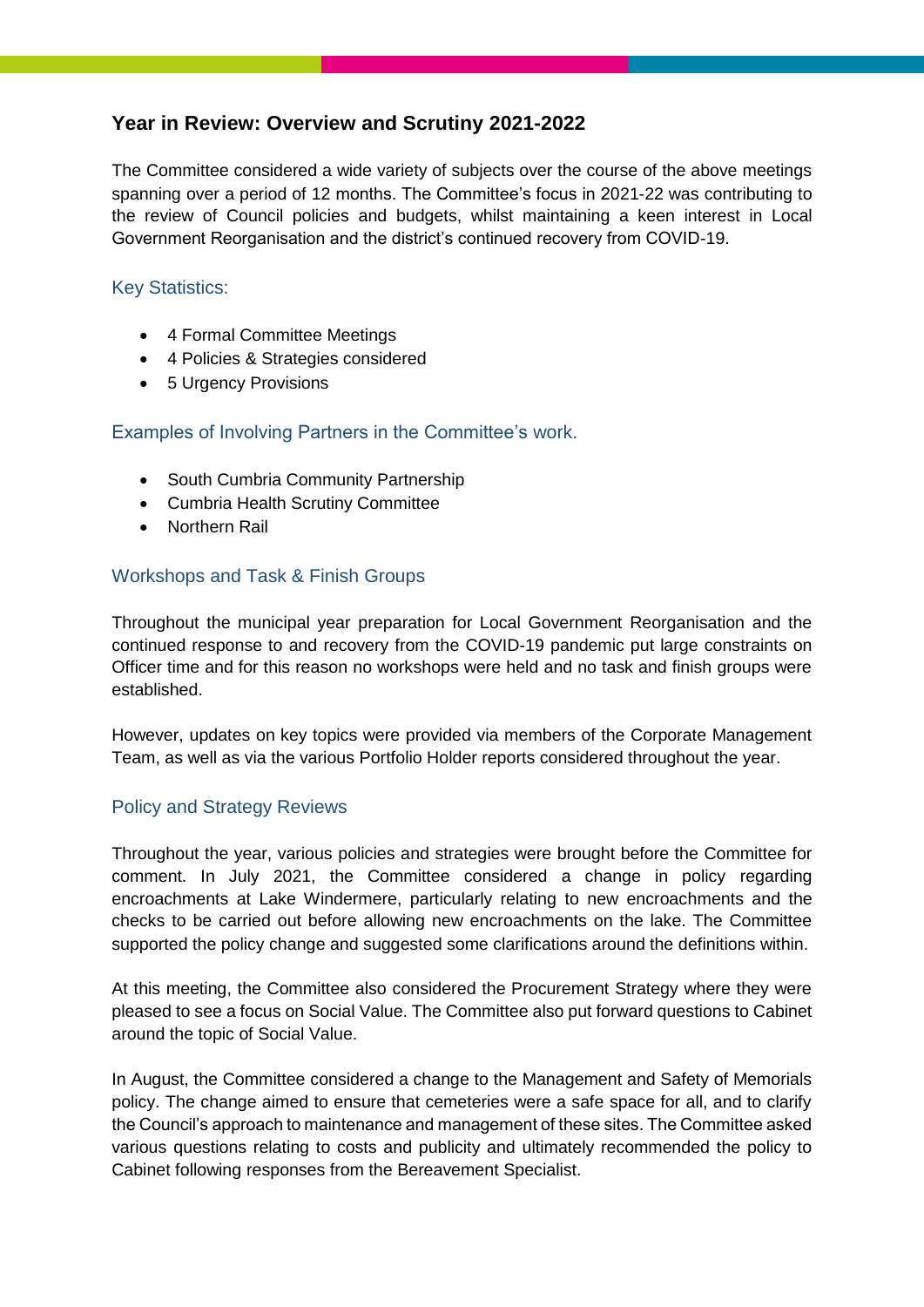#### Finance

Overall, the Committee maintained an effective oversight over the Council's financial position, considering the following reports throughout the year:

- Revenue and Capital Outturn
- Annual Treasury Management
- Quarterly Financial Updates
- Finance and Assets Portfolio Holder Report
- Draft Budget
- Treasury Management and Capital Strategies

#### Northern Rail

Chris Jackson, Regional Director at Northern Rail attended the August 2021 meeting to provide an update and answer questions from the Committee. The Committee welcomed the update, and used the opportunity to ask many questions relating to rail travel in the area and the ongoing and planned projects by Northern Rail.

#### South Cumbria Community Safety Partnership

Alec Proffitt of Barrow Borough Council also attended the August 2021 meeting to provide a bi-annual update on the work of the South Cumbria Community Safety Partnership. Again the Committee very much welcomed the update, particularly the discussion around the impact of COVID-19 on crime levels and the future of the Partnership following Local Government Reorganisation.

#### Effectiveness of the Overview and Scrutiny Committee

The Overview and Scrutiny Committee should be an effective committee that can contribute to the development of Council policies and also hold the Cabinet to account for its decisions. Overview and scrutiny should be carried out in a constructive way which contributes to the efficient and effective service delivery which meets the needs and aspirations of the people of South Lakeland. As such, an annual review is undertaken to ensure that the work of scrutiny continues to be effective. Since 2016/17, the annual Review of Effectiveness has mirrored the checklist methodology of the Audit Committee's own effectiveness review.

The review concluded that the Committee continues to operate effectively in its overview and scrutiny role, but that more precise timetabling of reviews would be beneficial in ensuring that the work programme can be adequately addressed.

#### Call-in and Urgency Provisions

The call-in process may be used to challenge Executive decisions. Call-ins are only to be used on an exceptional basis in line with paragraph 16 (a) to (i) of the Overview and Scrutiny Procedure Rules. No call-in requests were received during the period of 2021-22.

The urgency provisions can be used to waive the requirements of the Council's Constitution with regards to decision-making when an urgent decision is needed and it is not possible for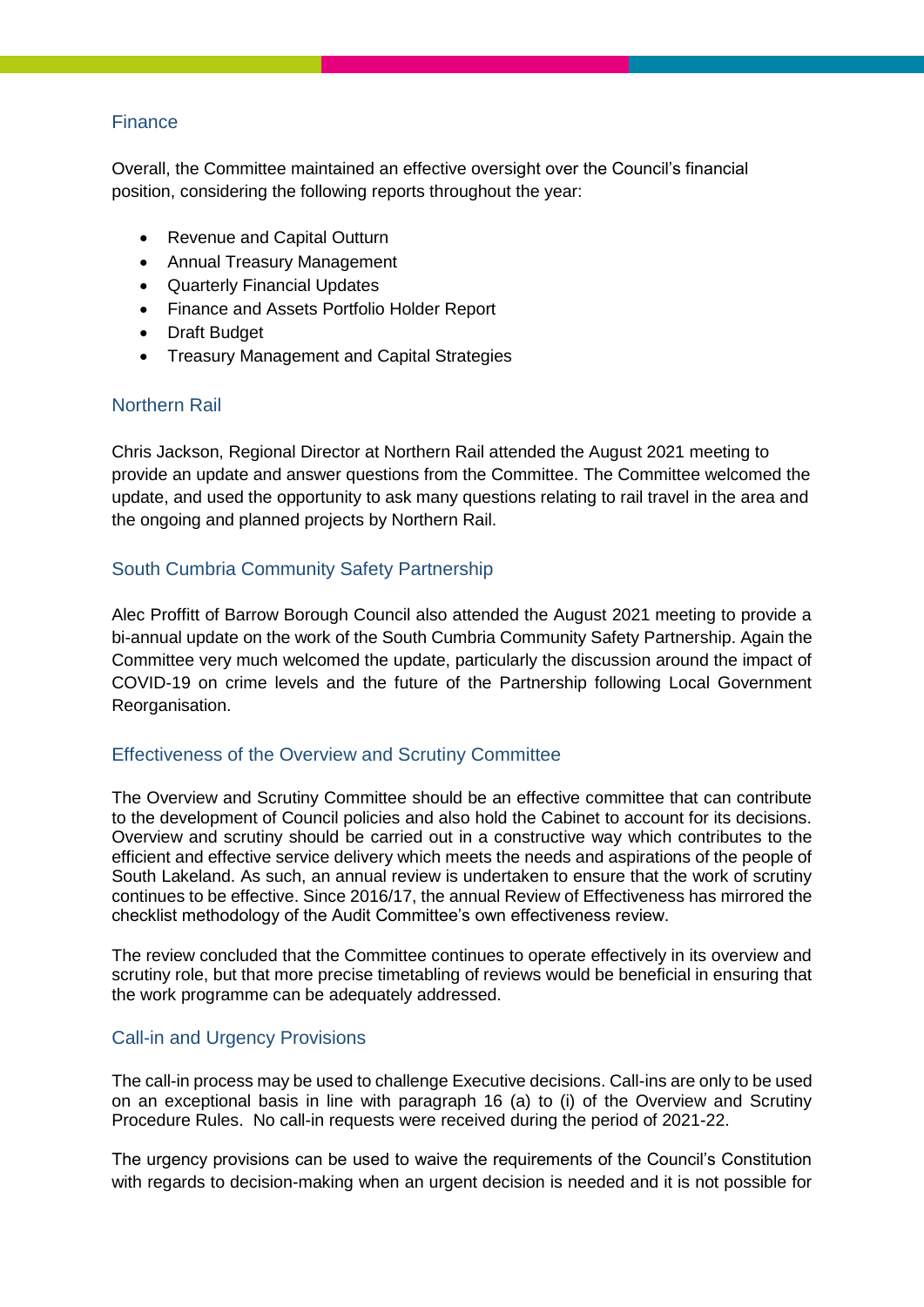the normal procedure to be followed to allow a decision to be made within a given timeframe. During April 2021 to March 2022, the urgency provision was used five times.

## **Looking Ahead to 2022/23**

2021-22 has continued to be very different from previous years for the Overview and Scrutiny Committee at South Lakeland. The COVID-19 pandemic introduced a whole new way of working and this has continued to shape the Committee's work programme.

The Overview and Scrutiny Committee agreed its work programme for 2022/23 at its meeting on Friday, 04 March 2022. Local Government Reorganisation (LGR) was identified as a key topic, and following discussion between Officers and the Chairman/Vice-Chairman a task and finish group was established to explore opportunities to influence the LGR process and to look at ensuring the retention of the Council's corporate knowledge during the transition.

Following an invitation for proposals and a consultation, the Government announced in July 2021 that it intended to proceed with Local Government Reorganisation, moving to two unitary authority model for Cumbria. This year will see the transition of South Lakeland District Council to the new unitary Westmorland and Furness Council.

As a result, the 2022/23 Council year will be an unusual year with regards to the usual pattern of business for South Lakeland District Council. For example, other than updates to the Council's policy framework which are statutorily required, it is not expected that the Council will progress replacement strategies. Strategy development will be a consideration for the new Westmorland and Furness Council.

At their meeting of the 22nd February, Full Council considered a report identifying the priorities on which the Council could focus during its last year of operation. The report also reviewed the Council's current Council Plan priorities, identifying those which the Council could request the new Westmorland and Furness Council to consider in the development of its Policy Framework and Council Plan. South Lakeland District Council has a wealth of knowledge regarding the area and examples of good practice in how Council services can best meet the needs of local residents, businesses and environment. It will be appropriate for Overview and Scrutiny to consider how best the achievements of the Council can be used to influence local government services moving forward into the new Council.